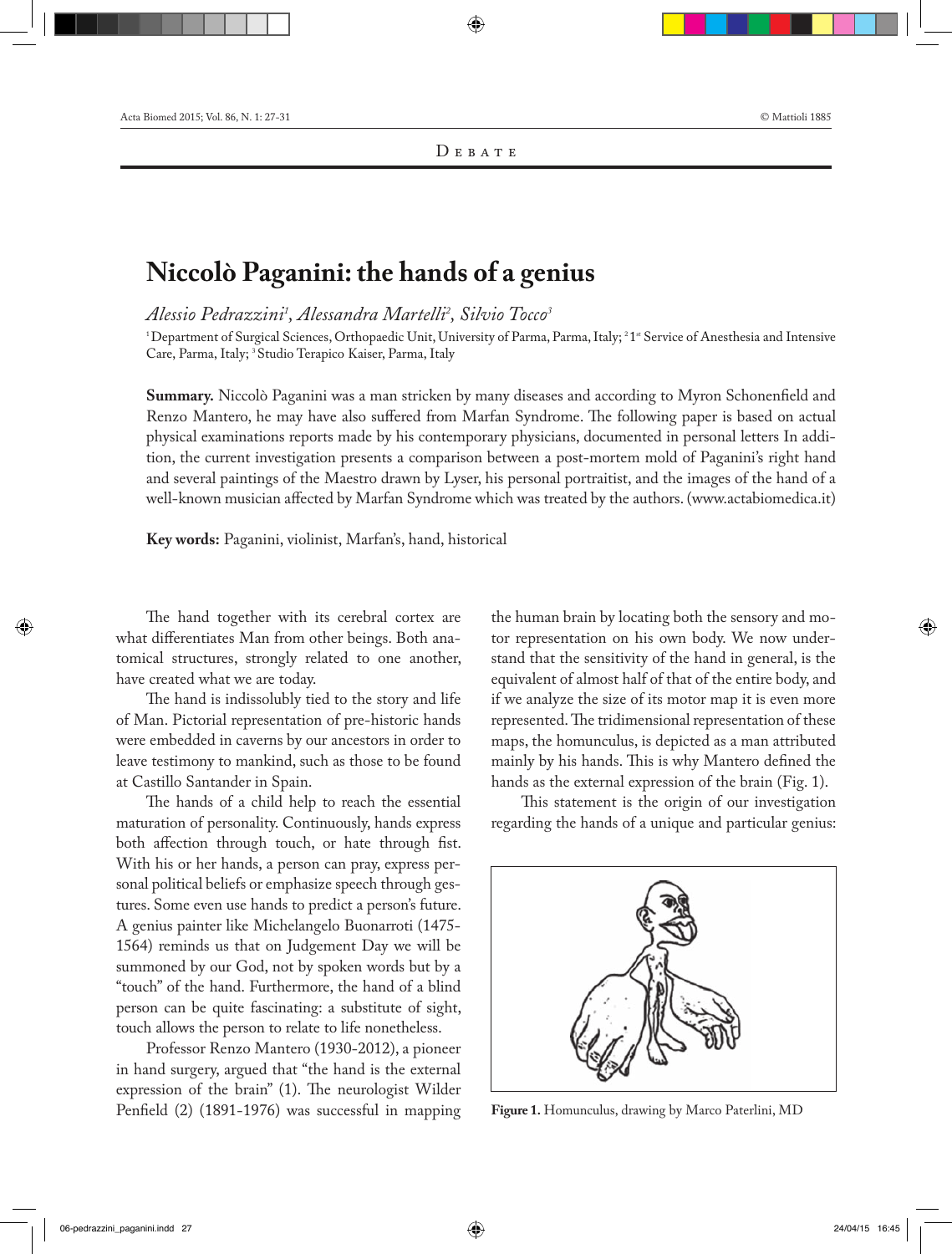Niccolò Paganini (Fig. 2-3-4). We studied his hands (Fig. 5a-b) through the paintings of Ludwig Burmeister, known as Lyser, through the Plaster mold of his right hand (Fig. 6) and through the numerous letters collected from Paganini's heir.

Myron Schonenfeld (3) in 1978 speculated that the Maestro could be affected from Marfan Syndrome, a hypothesis later tested by Renzo Mantero. The French doctor Bernard Marfan (1858-1942) described the syndrome affecting connective tissues only in 1896 which today holds his name and which could have struck Paganini prior to its discovery.

From the Lyser paintings Paganini's motions can be studied which can be defined as "hyper-abled". Many drawings of the painter depict the Maestro in the strangest positions. Still from those drawings, an aracnodactilia is observable, the so-called spider hand, a distinct feature of Marfan Syndrome. It is also difficult to overlook Paganini's thin chest, body slimness and the "excessive" length of his extremities in the Lyser paintings. In our opinion, an unrepeatable scenario





**Figure 3.** Villa Paganini in Gaione (Parma), Italy.



**Figure 4.** Funerary Monument in Parma's Villetta cemetery, Italy

occurred in him, where brain activity brilliance was matched to a hyper-mobile hand and fingers, resulting probably from a defect if judged in the strict sense of the word, which in reality gave origin to the unrepeatability of this genius.

Expert musicians exercised long hours to improve hand mobility and dexterity in order to reach greatness. We think practice can improve the velocity and precision of execution but it could never lead to the production of an impossible movement in a normal hand. No contemporary man-made instrument could allow any musician at the time to produce those "hyper-abled" gestures that Paganini could: only nature could. The physical structure of the Maestro's hands **Figure 2.** A sculpture of Niccolò Paganini were "abnormal", the joints which were responsible for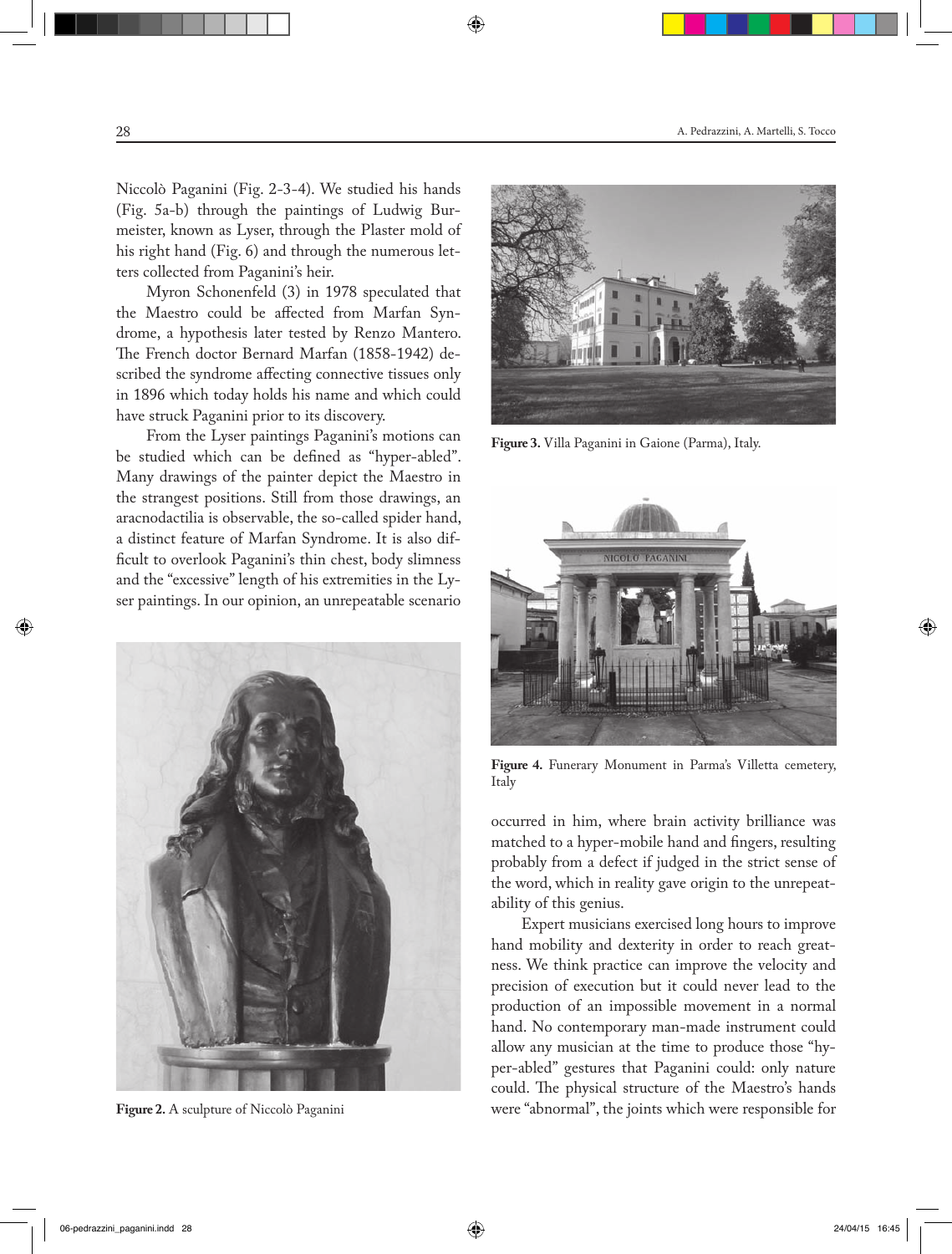

**Figure 5.** a-b Paintings of Paganini's hands and violin by Ludwig Burmesister, also called Lyser



**Figure 6.** A plaster mold of Paganini's right hand found in Nice's Masena Museum, France

their movement needed to be hyper-lax, thus made-up of a particular connective tissue that would not limit joint excursion, like in normal subjects, in order to give origin to never seen hand movements. Inversely, the skill of Paganini could not simply be owed to a predisposition, as this would be too reductive. The rapidity of execution was surely built over time with long practice sessions. It is reported that the virtuoso played 2272 notes in 3 minutes and 20 seconds (4). Even if this were to be an exaggeration, it nonetheless gives an idea of the hand and digital agility achieved in time.

Renzo Mantero claims, and probably with reason, that Niccolò Paganini was a Marfan, a patient afflicted with a loose connective tissue syndrome resulting in different conditions such as joint hyper-laxity, pallor, long-limbed morphology with a particularly pronounced appendicular skeleton, valvular heart disease, and aneurism of the ascending aorta which can eventually cause aphonia. This latter condition was reported in the last part of Paganini's life.

A letter written by the Ragusano magistrate Matteo Niccolò de Ghetaldi (5), which met Paganini in Venice in 1824, was found. This letter, written in Slovenian, states: "*In the evening, he displayed his left hand to Doctor Martecchini who arrived the day before from Trieste. It is extraordinary what he can do with his hand. He literally bends his fingers… he can stretch his thumb as far to the left to wrap it around his little finger… he moves his hand as if there were no muscles nor bones around his joints. When Doctor Martecchini told him that his ease of movement was no other then the consequence of his senseless fury of exercising, Paganini vehemently contradicted him. Ever since childhood Paganini exercised 7 hours per day, although his vanity does not allow him to admit it. Doctor Martecchini nonetheless stood by his statement and at that moment Paganini became enraged and began yelling, and accused him of being a burglar and a thief.*"

Various analyses are needed for this documented episode. Firstly, Paganini is accused indirectly of being vain by not admitting to Martecchini's opinion about the fact he has over-practiced since childhood, which not only does he reject but insists to the point of lashing out at Dr. Martecchini about his hand not being the result of zealous life-long practice sessions, but likely from an unwanted "deformity" from birth. We see no reason why Paganini should get so angry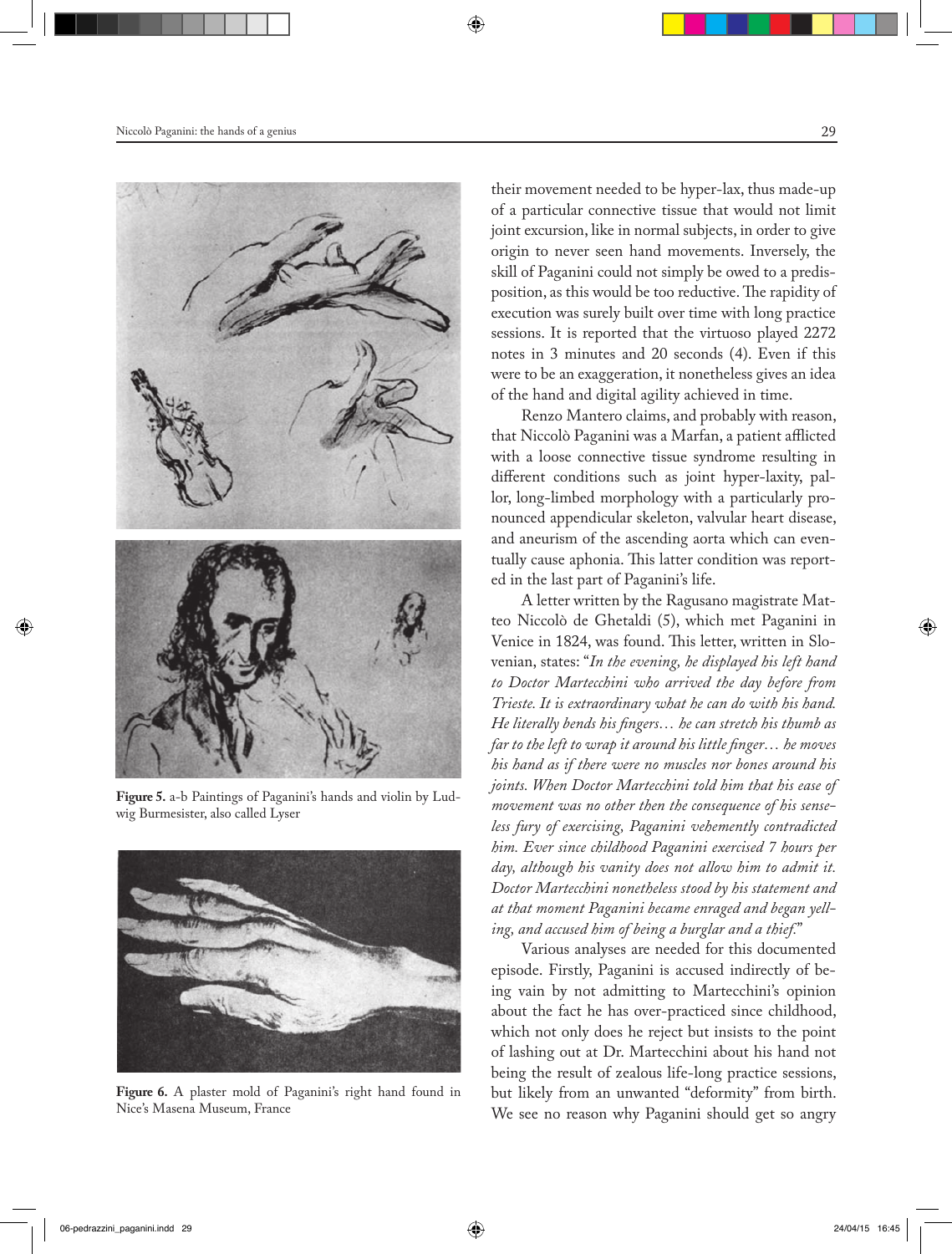if the doctor's assessment was true indeed. This would not have minimized his career achievements, yet the Maestro suddenly became irreversibly furious exactly because evidently since childhood he was able to make hand movements impossible to others, regardless of the amount of practice spent playing his instrument. Secondly, Dr. Martecchini describes the incredible capacity of Paganini's thumb to wrap around his little finger. This capacity, typical of Marfan's, is named the Walker sign or the so-called thumb sign (Figure 7). The third observation is the description of Paganini's "peculiar" elasticity, also depicted in Lyser's paintings, which is confirmed in Matteo Niccolò de Ghetaldi's letter.

Another important evidence to our hypothesis is the letter written by doctor Francesco Bennati (6), personal physician of the Duke of Wellington, in 1831. Bennati was also the physician that cured the Maestro's ailments for the longest time and who knew him the most: "*The extensibility of the capsular ligaments of both shoulders, and the laxity of the ligaments that connect the wrist to the forearm, the carpus to the metacarpus and the phalanx between them: who will exhibit such features and thus have the capacity to do what he does? His* 



**Figure 7.** The Walker sign or so-called Thumb sign

*hand was not larger than the proper size but he doubles its width due to the elasticity of all the structures within it… To become Paganini, musical genius was not sufficient: one needs the physical structure which he holds, a narrow chest and the extensibility he can provide to the ligaments of the joints while in motion…*". Ultimately, Bennati realized that aside the brilliant mind, Paganini also possessed an "above normal" upper extremity and chest rendering him capable of accomplishing "impossible" movements with his violin.

In conclusion, we report the case of one of our patients which is a well-known musician struck with Marfan Syndrome, comparing his hand to the postmortem cast mold of Paganini's right hand (Fig.6- 7-8). The hyper-laxity is evident in the Walker sign, which was unknowingly reported about Paganini by Dr. Martecchini in his letter from 1831.

DNA analyses of the preserved and mummified body of Paganini could once and for all answer the hypothesis initially argued by Schonenfeld and Mantero and further investigated by the current authors. Unfortunately, Paganini's heir have not yet reached an agreement to make this possibile at present.

Nevertheless, during the romantic period Paganini left his mark when he would exhibit himself during concerts dressed all in black, entering the scene on a black stagecoach dragged by black horses. His longlimbed aspect with a particularly pronounced appendicular skeleton, his toothless mouth owed, according to some, to the mercury used to treat syphilis he contracted, and the peculiarity of his music and sound made him a unique personality, bound by a pact with the devil according to his discreditors.



**Figure 8.** An actual Marfan hand showing resemblance with the plaster mold